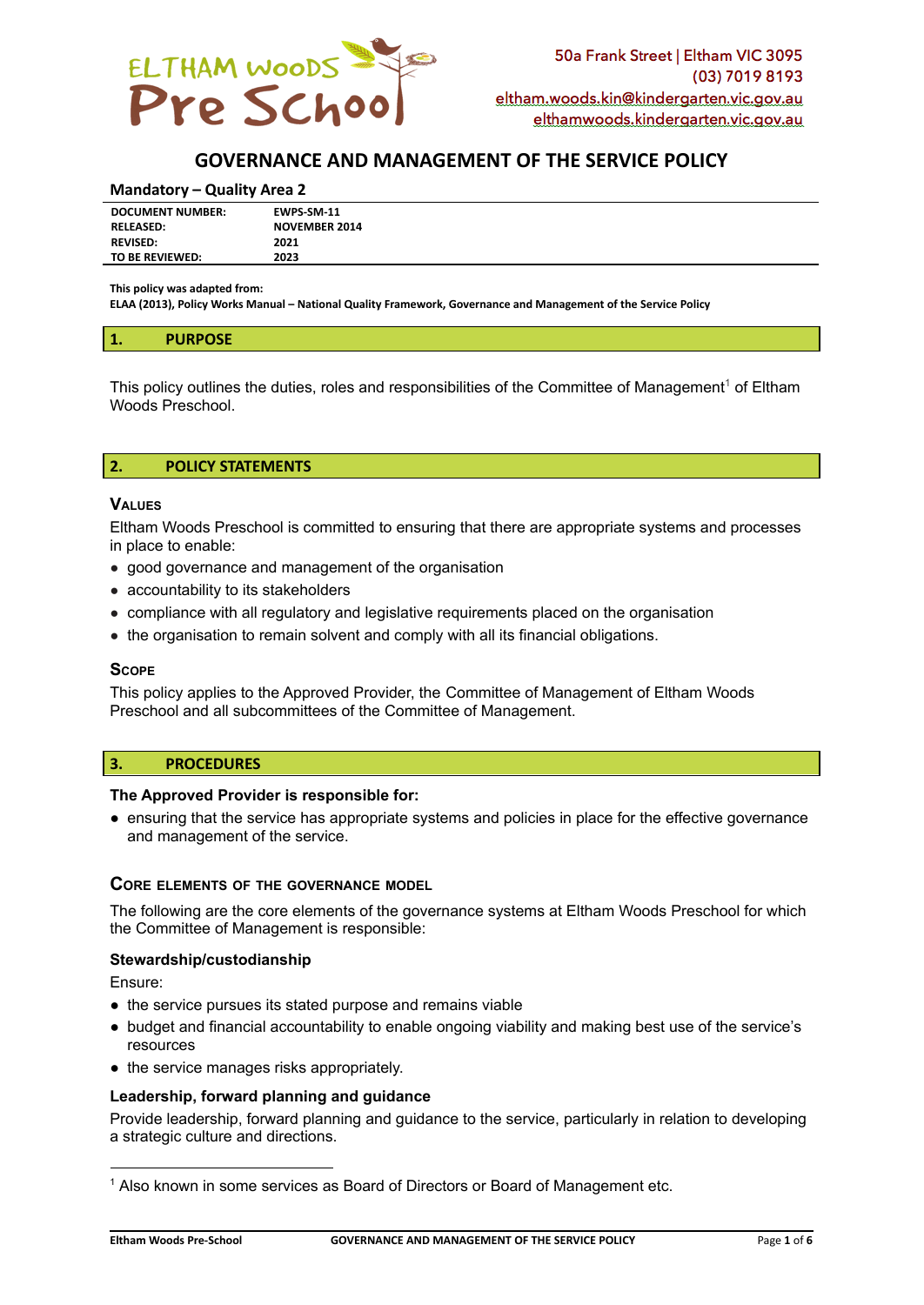### **Authority, accountability, and control**

- Monitor and oversee management including ensuring that good management practices and appropriate checks and balances are in place.
- Be accountable to members of the service.
- Maintain focus, integrity and quality of service.
- Oversee legal functions and responsibilities.
- Declare any actual, potential or perceived conflicts of interest (refer to *Definitions* and Attachment 1 – Sample *Conflict of interest disclosure statement)*.

## **LEGAL LIABILITIES OF MEMBERS OF THE COMMITTEE OF MANAGEMENT**

The Committee of Management at Eltham Woods Preschool is responsible under the constitution to take all reasonable steps to ensure that the laws and regulations relating to the operation of the service are observed. Members of the Committee of Management are responsible for ensuring that:

- adequate policies and procedures are in place to comply with the legislative and regulatory requirements placed on the service
- appropriate systems are in place to monitor compliance
- reasonable care and skill is exercised in fulfilling their roles as part of the governing body of the service
- they act honestly, and with due care and diligence
- they do not use information they have access to, by virtue of being on the Committee of Management improperly
- they do not use their position on the Committee of Management for personal gain or put individual interests ahead of responsibilities.

## **RESPONSIBILITIES OF THE COMMITTEE OF MANAGEMENT**

The Committee of Management of Eltham Woods Preschool is responsible for:

- developing coherent aims and goals that reflect the interests, values and beliefs of the members and staff, and the stated aims of the service, and have a clear and agreed philosophy which guides business decisions and the work of the Committee of Management and staff
- ensuring there is a sound framework of policies and procedures that complies with all legislative and regulatory requirements, and that enables the daily operation of the service to be geared towards the achievement of the service's vision and mission
- establishing clearly defined roles and responsibilities for the members of the Committee of Management, individually and as a collective, management and staff, and clearly articulate the relationship between the Committee of Management, staff and members of the service
- developing ethical standards and a code of conduct (refer to *Code of Conduct Policy*) which guide actions and decisions in a way that is transparent and consistent with the goals, values and beliefs of the service
- undertaking strategic planning and risk assessment on a regular basis and having appropriate risk management strategies in place to manage risks faced by the service
- ensuring that the actions of and decisions made by the Committee of Management are transparent and will help build confidence among members and stakeholders
- reviewing the service's budget and monitoring financial performance and management to ensure the service is solvent at all times, and has good financial strength
- approving annual financial statements and providing required reports to government
- setting and maintaining appropriate delegations and internal controls
- appointing senior staff (e.g. the CEO or Director, if the service is large) or all staff (if the service is small), and monitoring their performance
- evaluating and improving the performance of the Committee of Management
- focusing on the strategic directions of the organisation and avoiding involvement in day-to-day operational decisions, particularly where the authority is delegated to senior management staff within the service.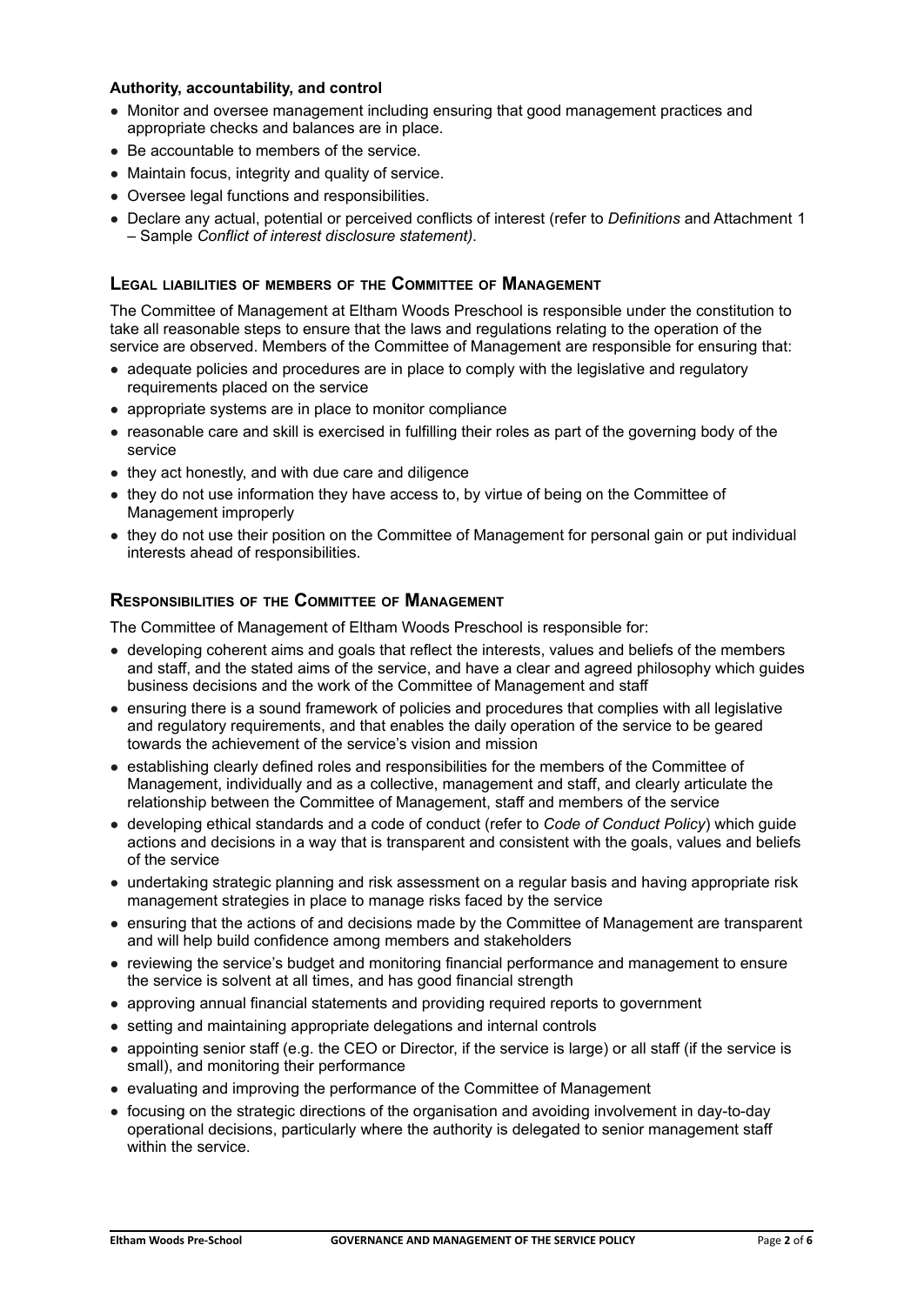## **CONFIDENTIALITY**

All members of the Committee of Management and subcommittees who gain access to confidential, commercially-sensitive and other information of a similar nature, whether in the course of their work or otherwise, shall not disclose that information to anyone unless the disclosure of such information is required by law (refer to *Privacy and Confidentiality Policy*).

Members of the Committee of Management and subcommittees shall respect the confidentiality of those documents and deliberations at Committee of Management or subcommittee meetings, and shall not:

- disclose to anyone the confidential information acquired by virtue of their position on the Committee of Management or subcommittee
- use any information so acquired for their personal or financial benefit, or for the benefit of any other person
- permit any unauthorised person to inspect, or have access to, any confidential documents or other information.

This obligation, placed on a member of the Committee of Management or subcommittee, shall continue even after the individual has completed their term and is no longer on the Committee of Management or subcommittee.

The obligation to maintain confidentiality also applies to any person who is invited to any meetings of the Committee of Management or subcommittee as an observer or in any other capacity.

## **ETHICAL PRACTICE**

The following principles will provide the ethical framework to guide the delivery of services at Eltham Woods Preschool:

- treating colleagues, parents/guardians, children, suppliers, public and other stakeholders respectfully and professionally at all times
- dealing courteously with those who hold differing opinions
- respecting cultural differences and diversity within the service, and making every effort to encourage and include all children and families in the community
- having an open and transparent relationship with government, supporters and other funders
- operating with honesty and integrity in all work
- being open and transparent in making decisions and undertaking activities, and if that is not possible, explaining why
- working to the standards set under the *National Quality Framework* and all applicable legislation as a minimum, and striving to continually improve the quality of the services delivered to the community
- disclosing conflicts of interest as soon as they arise and effectively managing them (refer to Attachment 1 – Sample *Conflict of interest disclosure statement*)
- recognising the support and operational contributions of others in an appropriate manner
- assessing and minimising the adverse impacts of decisions and activities on the natural environment.

### **MANAGING CONFLICTS OF INTEREST**

Conflicts of interest, whether actual, potential or perceived (refer to *Definitions*), must be declared by all members of the Committee of Management or subcommittee, and managed effectively to ensure integrity and transparency (refer to Attachment 1 – Sample *Conflict of interest disclosure statement)*.

Every member of the Committee of Management or subcommittee has a continuing responsibility to scrutinise their transactions, external business interests and relationships for potential conflicts and to make such disclosures in a timely manner as they arise.

The following process will be followed to manage any conflicts of interest:

• whenever there is a conflict of interest, as defined in this policy, the member concerned must notify the President of such conflict, as soon as possible after identifying the conflict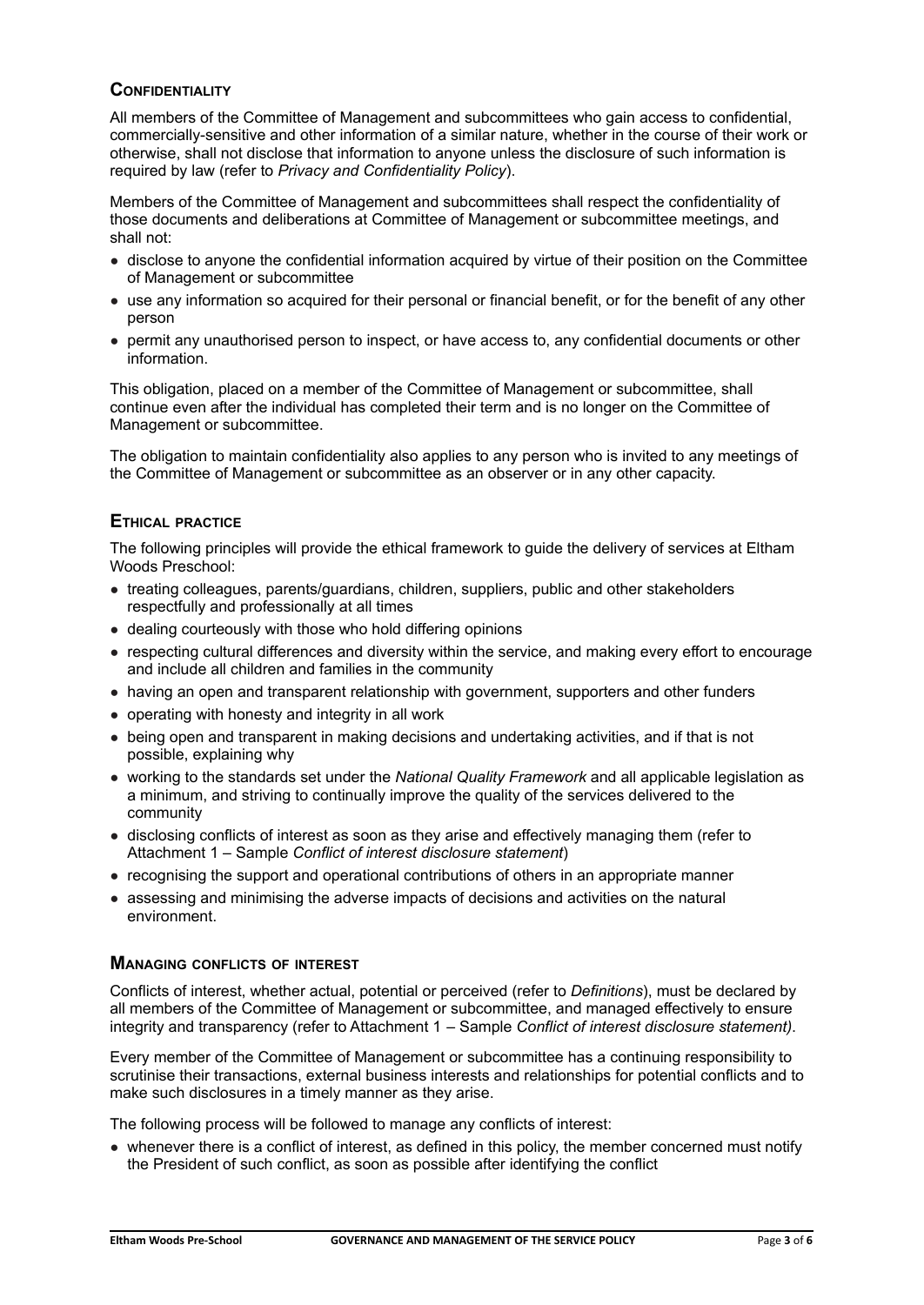- the member who is conflicted must not be present during the meeting of the Committee of Management or subcommittee where the matter is being discussed, or participate in any decisions made on that matter. The member concerned must provide the Committee with any and all relevant information they possess on the particular matter
- the minutes of the meeting must reflect that the conflict of interest was disclosed and appropriate processes followed to manage the conflict.

A *Conflict of interest disclosure statement* (refer to Attachment 1) must be completed by each member of the Committee of Management and subcommittee upon his or her appointment and annually thereafter. If the information in this statement changes during the year, the member shall disclose the change to the President, and revise the disclosure statement accordingly.

All violations of the requirement to disclose and manage conflicts shall be dealt with in accordance with the constitution of Eltham Woods Preschool.

### **4. BACKGROUND AND LEGISLATION**

### **Background**

The governance of an organisation is concerned with the systems and processes that ensure the overall direction, effectiveness, supervision and accountability of a service. Members of the Committee of Management/Board are responsible for setting the directions for the service and ensuring that its goals and objectives are met in line with its constitution, and all legal and regulatory requirements governing the operation of the business are met.

Under the National Law and National Regulations, early childhood services are required to have policies and procedures in place relating to the governance and management of the service, including confidentiality of records (refer to *Privacy and Confidentiality Policy*).

### **Legislation and standards**

Relevant legislation and standards include but are not limited to:

- *Associations Incorporation Reform Act 2012 (Vic),* as applicable to the service
- *Corporations Act 2001*, as applicable to the service
- *● Education and Care Services National Law Act 2010*
- *Education and Care Services National Regulations 2011*: Regulation 168(2)(l)
- *National Quality Standard*, Quality Area 7: Leadership and Service Management
- Standard 7.3: Administrative systems enable the effective management of a quality service

### **5. DEFINITIONS**

The most current amendments to listed legislation can be found at:

- Victorian Legislation Victorian Law Today: http://www.legislation.vic.gov.au/
- Commonwealth Legislation ComLaw: http://www.comlaw.gov.au/

The terms defined in this section relate specifically to this policy. For commonly used terms e.g. Approved Provider, Nominated Supervisor, Regulatory Authority etc. refer to the *General Definitions* section of this manual.

**Actual conflict of interest:** One where there is a real conflict between a Committee of Management member's responsibilities and their private interests.

**Conflict of interest:** An interest that may affect, or may appear reasonably likely to affect, the judgement or conduct of a member (or members) of the Committee of Management or subcommittee, or may impair their independence or loyalty to the service. A conflict of interest can arise from avoiding personal losses as well as gaining personal advantage, whether financial or otherwise, and may not only involve the member of the Committee of Management or subcommittee, but also their relatives, friends or business associates.

**Ethical practice:** A standard of behaviour that the service deems acceptable in providing their services.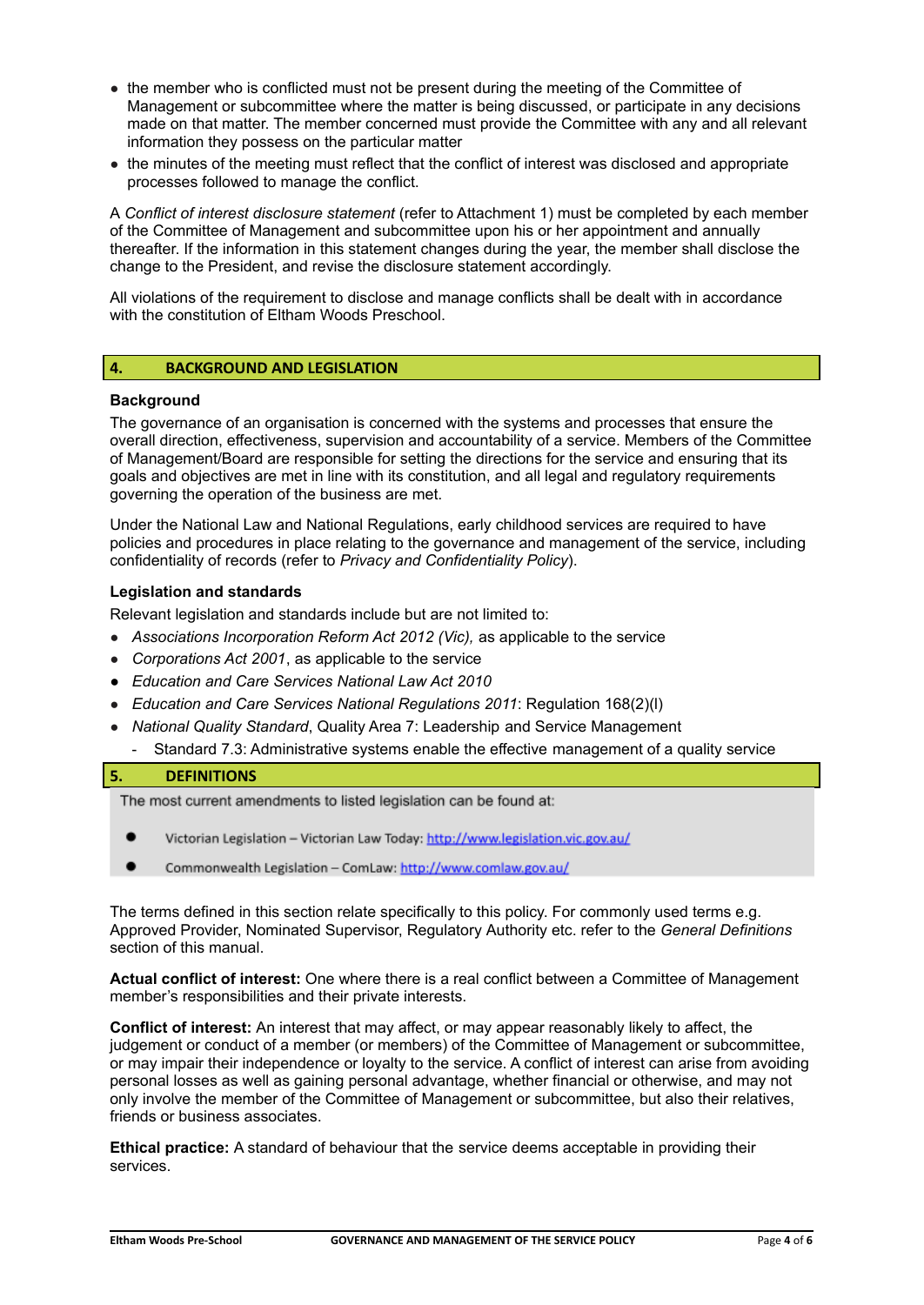**Governance:** The process by which organisations are directed, controlled and held to account. It encompasses authority, accountability, stewardship, leadership, directions and control exercised in the organisation (Australian National Audit Office, 1999).

**Interest:** Anything that can have an impact on an individual or a group.

**Perceived conflict of interest:** Arises where a third party could form the view that a Committee of Management member's private interests could improperly influence the performance of their duties on the Committee of Management, now or in the future.

**Potential conflict of interest:** Arises where a Committee of Management member has private interests that could conflict with their responsibilities.

**Private interests:** Includes not only a Committee of Management member's own personal, professional or business interests, but also those of their relatives, friends or business associates.

### **6. SOURCES AND RELATED POLICIES**

#### **Sources**

- *● ELAA Early Childhood Management Manual*
- Our Community: [www.ourcommunity.com.au](http://www.ourcommunity.com.au)
- Public Interest Law Clearing House (VIC) Inc. (PILCH), PilchConnect: [www.pilch.org.au](http://www.pilch.org.au)

#### **Service policies**

- *● Code of Conduct Policy*
- *● Complaints and Grievances Policy*
- *● Privacy and Confidentiality Policy*

## **7. EVALUATION**

In order to assess whether the values and purposes of the policy have been achieved, the Committee of Management will:

- regularly seek feedback from everyone affected by the policy regarding its effectiveness
- monitor the implementation, compliance, complaints and incidents in relation to this policy
- keep the policy up to date with current legislation, research, policy and best practice
- revise the policy and procedures as part of the service's policy review cycle, or as required
- notify parents/guardians at least 14 days before making any changes to this policy or its procedures.

### **8. ATTACHMENTS**

● Attachment 1: Sample *Conflict of interest disclosure statement*

#### **9. AUTHORISATION**

This policy was adopted by the Approved Provider of Eltham Woods Preschool in 2021.

### **10. POLICY CHANGE RECORD**

| Date | <b>Revision Description</b> | <b>Authority</b> |
|------|-----------------------------|------------------|
|      |                             |                  |
|      |                             |                  |
|      |                             |                  |
|      |                             |                  |